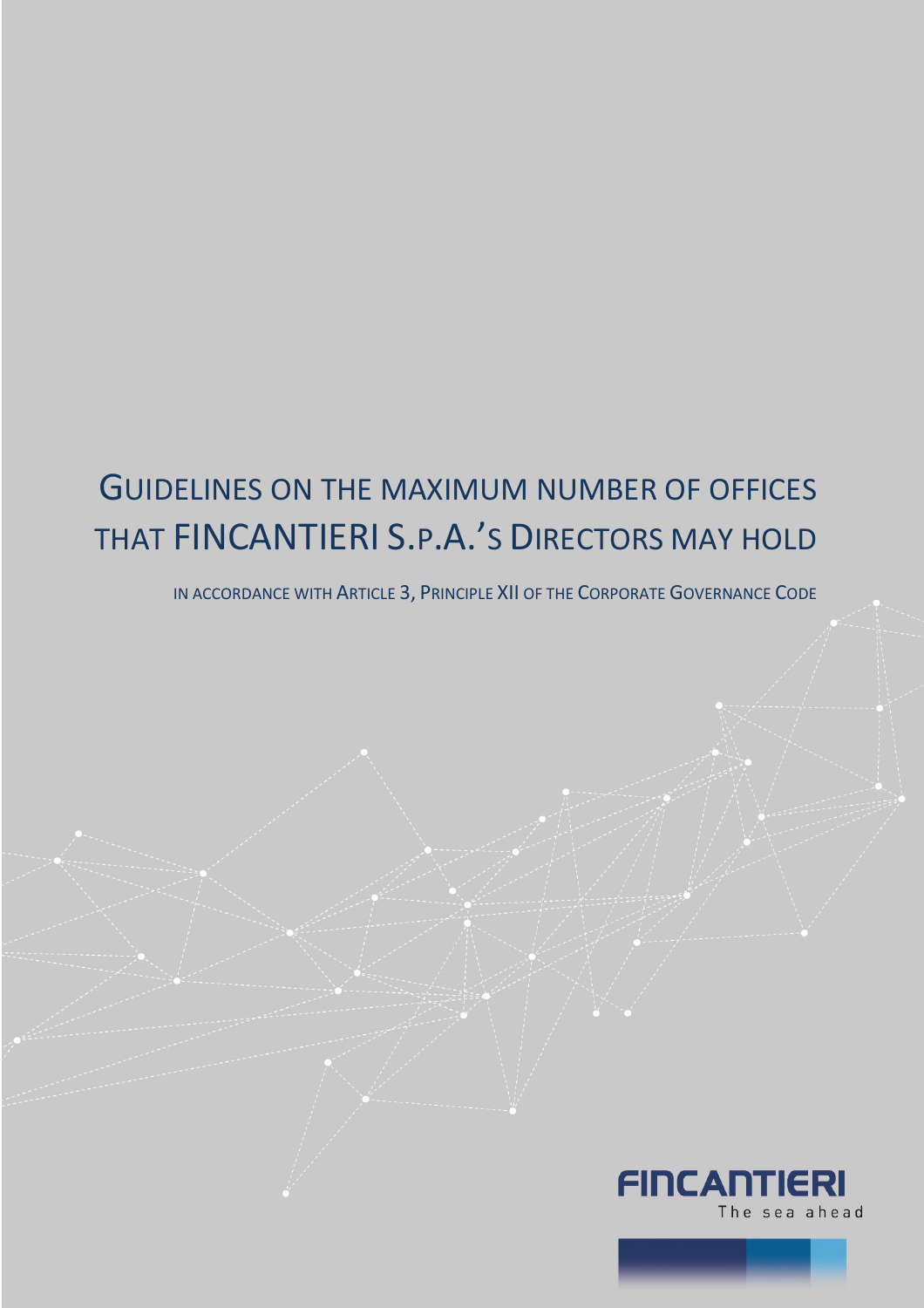

## **Guidelines on the maximum number of offices that FINCANTIERI S.p.A.'s Directors may hold**

## **Approved by FINCANTIERI S.p.A.'s Board of Directors at the meeting of 1 June 2022**

- 1. In line with the recommendations set forth in the Corporate Governance Code, adopted by the Corporate Governance Committee in January 2020 (the "Code"), the Board of Directors (the "Board") of FINCANTIERI S.p.A. (the "Company" or "Fincantieri"), upon the Nomination Committee's proposal, expresses its guidelines on the maximum number of management and control offices held in corporate bodies of other listed companies and of companies having a significant size that can be considered compatible with an effective performance and the time commitment required by the role of the directors.
- 2. Under such guidelines, the Directors of the Company accept the office and retain it when they believe they can dedicate the necessary time to effectively perform their duties, considering both the number of the offices held on the boards of directors and statutory auditors of other companies as defined in the following paragraph 3 and the commitment required of them by the further professional activities carried out and the membership positions held.
- 3. For such purposes, the companies that are relevant for calculating the cumulation of offices held in them are:
	- a) companies whose shares are listed on regulated markets, including foreign markets;
	- b) Italian or foreign companies whose shares are not listed on regulated markets and which have assets in excess of EUR 1,000,000,000 and/or revenues in excess of EUR 1,700,000,000 based on the latest approved financial statements (i.e., companies of significant size).
- 4. More specifically, the Board's guidelines provide as follows:
	- a) the acting CEO and the executive Directors (with specifically delegated management powers) of Fincantieri:
		- (i) are not permitted in principle unless the Board of Directors expressly decides otherwise and with reasons – to hold any office as Chief Executive Officer in the companies indicated in letter a) of paragraph 3;
		- (ii) are allowed a maximum of 3 offices as a Director (executive with specifically delegated management powers or non-executive) and/or Standing Auditor in the companies indicated in letter a) of paragraph 3;
		- (iii) a maximum of 5 offices as Director (executive with specifically delegated management powers or non-executive) and/or as Standing Auditor in the companies indicated at letter b) of paragraph 3. If the above limit is reached, if the offices held also include that of Executive Director with specifically delegated management powers, the Board of